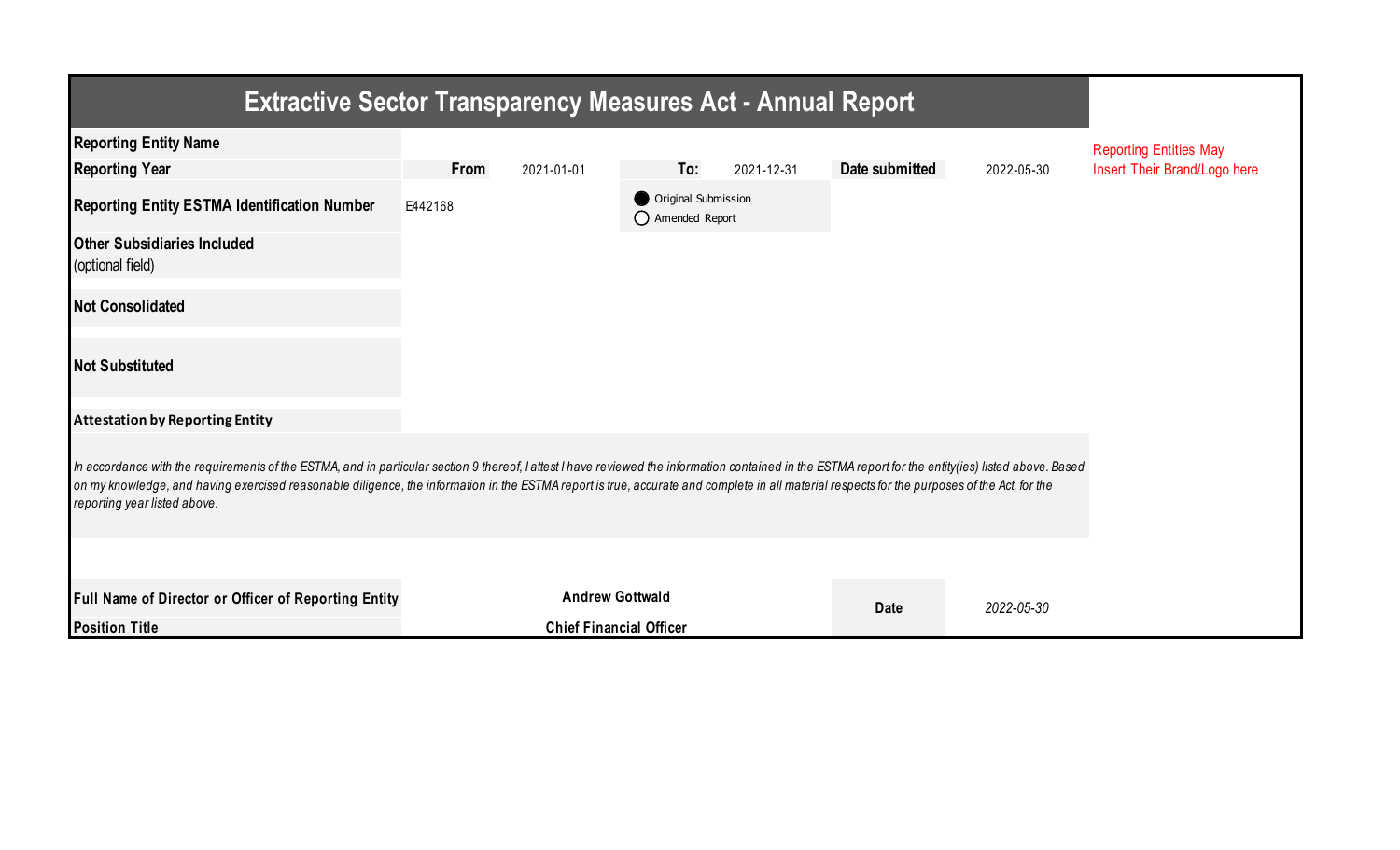|                                                                                                                                                                                  | <b>Extractive Sector Transparency Measures Act - Annual Report</b> |                                                                                 |                |            |      |                                |                |                  |                                        |                                      |                                                                                                                                                                                                            |  |  |
|----------------------------------------------------------------------------------------------------------------------------------------------------------------------------------|--------------------------------------------------------------------|---------------------------------------------------------------------------------|----------------|------------|------|--------------------------------|----------------|------------------|----------------------------------------|--------------------------------------|------------------------------------------------------------------------------------------------------------------------------------------------------------------------------------------------------------|--|--|
| <b>Reporting Year</b><br><b>Reporting Entity Name</b><br><b>Reporting Entity ESTMA</b><br><b>Identification Number</b><br><b>Subsidiary Reporting Entities (if</b><br>necessary) | From:                                                              | 2021-01-01                                                                      | To:<br>E442168 | 2021-12-31 |      | <b>Currency of the Report</b>  | CAD            |                  |                                        |                                      |                                                                                                                                                                                                            |  |  |
|                                                                                                                                                                                  | <b>Payments by Payee</b>                                           |                                                                                 |                |            |      |                                |                |                  |                                        |                                      |                                                                                                                                                                                                            |  |  |
| Country                                                                                                                                                                          | Payee Name <sup>1</sup>                                            | Departments, Agency, etc<br>within Payee that Received<br>Payments <sup>2</sup> | Taxes          | Royalties  | Fees | <b>Production Entitlements</b> | <b>Bonuses</b> | <b>Dividends</b> | Infrastructure<br>Improvement Payments | <b>Total Amount paid to</b><br>Payee | Notes <sup>34</sup>                                                                                                                                                                                        |  |  |
| Turkey                                                                                                                                                                           | <b>Turkish Federal Government</b>                                  |                                                                                 | 972,000        |            |      |                                |                |                  |                                        |                                      | Amounts were paid in Turkish Lira<br>("TRY") and converted to CA dollars<br>972,000 using the exchage rate on the date of<br>the payments. The average rate for all<br>payments was CAD to TRY (1:7.0775). |  |  |
|                                                                                                                                                                                  |                                                                    |                                                                                 |                |            |      |                                |                |                  |                                        |                                      |                                                                                                                                                                                                            |  |  |
|                                                                                                                                                                                  |                                                                    |                                                                                 |                |            |      |                                |                |                  |                                        |                                      |                                                                                                                                                                                                            |  |  |
|                                                                                                                                                                                  |                                                                    |                                                                                 |                |            |      |                                |                |                  |                                        |                                      |                                                                                                                                                                                                            |  |  |
|                                                                                                                                                                                  |                                                                    |                                                                                 |                |            |      |                                |                |                  |                                        |                                      |                                                                                                                                                                                                            |  |  |
|                                                                                                                                                                                  |                                                                    |                                                                                 |                |            |      |                                |                |                  |                                        |                                      |                                                                                                                                                                                                            |  |  |
|                                                                                                                                                                                  |                                                                    |                                                                                 |                |            |      |                                |                |                  |                                        |                                      |                                                                                                                                                                                                            |  |  |
|                                                                                                                                                                                  |                                                                    |                                                                                 |                |            |      |                                |                |                  |                                        |                                      |                                                                                                                                                                                                            |  |  |
|                                                                                                                                                                                  |                                                                    |                                                                                 |                |            |      |                                |                |                  |                                        |                                      |                                                                                                                                                                                                            |  |  |
|                                                                                                                                                                                  |                                                                    |                                                                                 |                |            |      |                                |                |                  |                                        |                                      |                                                                                                                                                                                                            |  |  |
|                                                                                                                                                                                  |                                                                    |                                                                                 |                |            |      |                                |                |                  |                                        |                                      |                                                                                                                                                                                                            |  |  |
|                                                                                                                                                                                  |                                                                    |                                                                                 |                |            |      |                                |                |                  |                                        |                                      |                                                                                                                                                                                                            |  |  |
|                                                                                                                                                                                  |                                                                    |                                                                                 |                |            |      |                                |                |                  |                                        |                                      |                                                                                                                                                                                                            |  |  |
|                                                                                                                                                                                  |                                                                    |                                                                                 |                |            |      |                                |                |                  |                                        |                                      |                                                                                                                                                                                                            |  |  |
| <b>Additional Notes:</b><br>$1$ Enter the proper name of the Payee receiving the money (i.e. the municipality of x, the province of y, national government of z).                |                                                                    |                                                                                 |                |            |      |                                |                |                  |                                        |                                      |                                                                                                                                                                                                            |  |  |

<sup>2</sup> Optional field.

 $^3$  When payments are made in-kind, the notes field must highlight which payment includes in-kind contributions and the method for calculating the value of the payment.

Any payments made in currencies other than the report currency must be identified. The Reporting Entity may use the Additional notes row or the Notes column to identify any payments that are converted, along with the excha